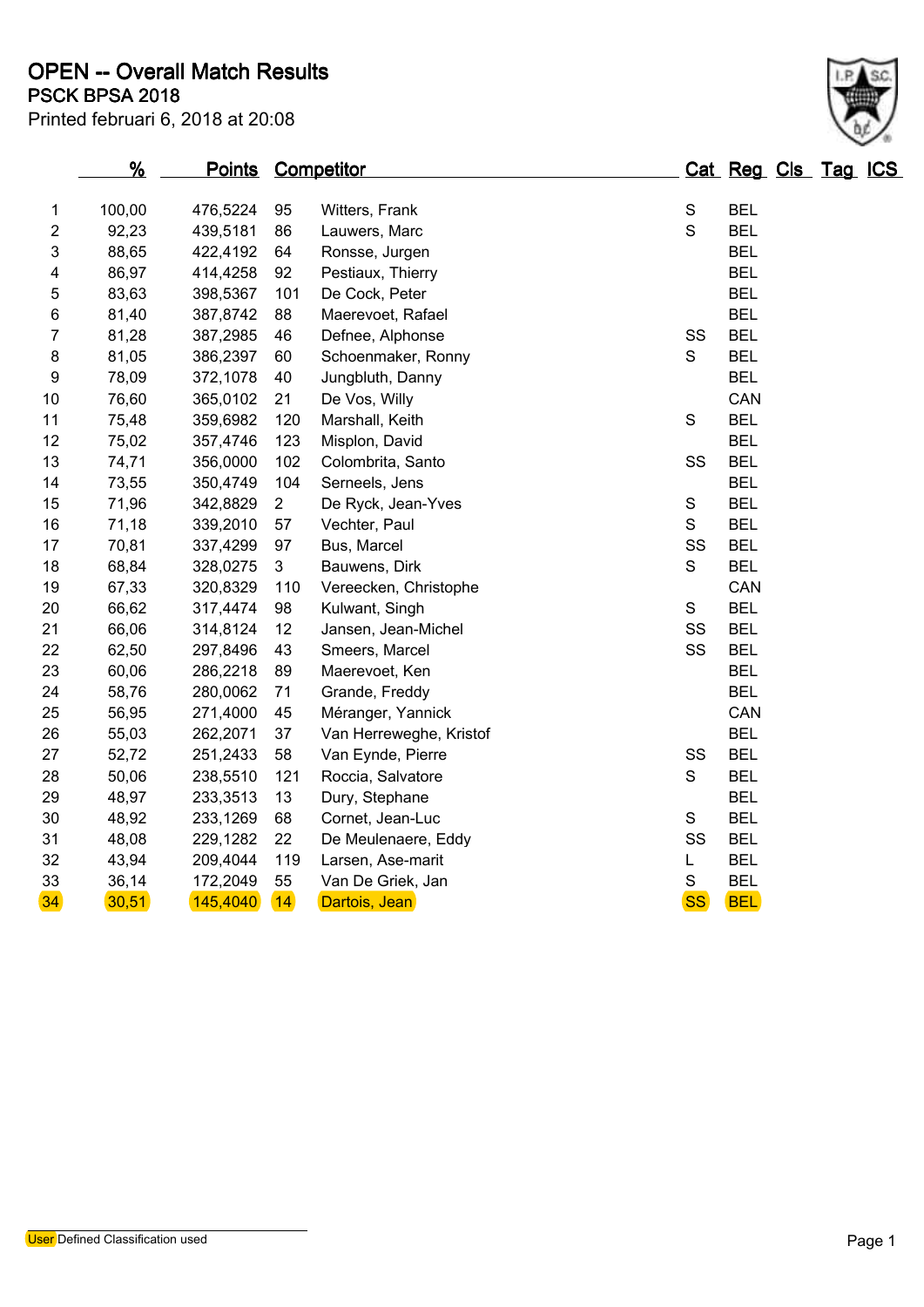**PSCK BPSA 2018 PRODUCTION -- Overall Match Results**

| Printed februari 6, 2018 at 20:08 |  |  |  |  |  |
|-----------------------------------|--|--|--|--|--|
|-----------------------------------|--|--|--|--|--|

|  |  | $\backslash$ |
|--|--|--------------|
|  |  |              |
|  |  | À.<br>٠      |
|  |  | ١            |

|                | $\frac{9}{6}$ | <u>Points</u> |                | <b>Competitor</b>           |              | Cat Reg Cls Tag ICS |  |  |
|----------------|---------------|---------------|----------------|-----------------------------|--------------|---------------------|--|--|
| 1              | 100,00        | 473,5064      | 94             | Vercammen, Peter            |              | <b>BEL</b>          |  |  |
| 2              | 97,32         | 460,8138      | 100            | Vanreusel, Phillipe         |              | <b>BEL</b>          |  |  |
| 3              | 90,34         | 427,7738      | 19             | Ghijselings, Maxime         |              | <b>BEL</b>          |  |  |
| 4              | 90,23         | 427,2235      | $\overline{7}$ | Albert, Gerard              | S            | <b>BEL</b>          |  |  |
| 5              | 89,69         | 424,6792      | 113            | De Mezel, Joel              |              | <b>BEL</b>          |  |  |
| 6              | 88,22         | 417,7393      | 49             | Duro, Jeremie               |              | <b>BEL</b>          |  |  |
| $\overline{7}$ | 86,22         | 408,2342      | 125            | Sabbe, Pieter               |              | CAN                 |  |  |
| 8              | 83,59         | 395,8009      | 11             | Crespin, Thierry            |              | <b>BEL</b>          |  |  |
| 9              | 83,09         | 393,4373      | 33             | Callaert, Danny             | SS           | <b>BEL</b>          |  |  |
| 10             | 79,09         | 374,5137      | 36             | Van Roy, Erwin              |              | <b>BEL</b>          |  |  |
| 11             | 78,84         | 373,3190      | 128            | Deportere, Eric             | S            | <b>BEL</b>          |  |  |
| 12             | 78,37         | 371,0958      | 44             | Ronveaux, Olivier           |              | <b>BEL</b>          |  |  |
| 13             | 78,03         | 369,4952      | 73             | <b>Boldin, Gueorguiy</b>    |              | <b>BEL</b>          |  |  |
| 14             | 78,00         | 369,3262      | 70             | Ketelaers, Johan            |              | <b>BEL</b>          |  |  |
| 15             | 77,34         | 366,2152      | 48             | Somers, Morgan              |              | <b>BEL</b>          |  |  |
| 16             | 77,04         | 364,7727      | 17             | Trifunovic, Branko          |              | <b>BEL</b>          |  |  |
| 17             | 76,49         | 362,1674      | 62             | Marien, Gerrit              |              | <b>BEL</b>          |  |  |
| 18             | 76,27         | 361,1461      | 15             | Brochaert, Pierre           | S            | <b>BEL</b>          |  |  |
| 19             | 75,68         | 358,3694      | 103            | <b>Bodart, Olivier</b>      |              | <b>BEL</b>          |  |  |
| $ 20\rangle$   | 74,79         | 354,1291      | 25             | Goossens, Dries             |              | <b>BEL</b>          |  |  |
| 21             | 74,74         | 353,8980      | 34             | Nuyts, Tom                  |              | <b>BEL</b>          |  |  |
| 22             | 74,04         | 350,5998      | 47             | Platéus, Raymond            | SS           | <b>BEL</b>          |  |  |
| 23             | 73,70         | 348,9922      | 80             | Cael, Kristof               |              | CAN                 |  |  |
| 24             | 73,27         | 346,9357      | 66             | Vandraye, Sebastien         |              | <b>BEL</b>          |  |  |
| 25             | 72,60         | 343,7470      | 42             | Deom, Jean-Jacques          | S            | <b>BEL</b>          |  |  |
| 26             | 71,18         | 337,0288      | 76             | <b>Plumier, Fredy</b>       | <b>SS</b>    | <b>BEL</b>          |  |  |
| 27             | 70,81         | 335,2887      | 81             | Witpas, Eddy                | S            | <b>BEL</b>          |  |  |
| 28             | 70,67         | 334,6094      | 29             | Lambeir, Cedric             |              | <b>BEL</b>          |  |  |
| 29             | 70,15         | 332,1686      | 28             | Van Der Haeghen, Sam        |              | <b>BEL</b>          |  |  |
| 30             | 70,07         | 331,7939      | 96             | Desmedt, Mike               |              | <b>BEL</b>          |  |  |
| 31             | 69,27         | 327,9880      | 72             | <b>Warichet, Carl</b>       | <sub>S</sub> | <b>BEL</b>          |  |  |
| 32             | 69,14         | 327,3612      | 75             | Gilain, Frank               |              | <b>BEL</b>          |  |  |
| 33             | 67,84         | 321,2157      | 50             | Quintin, Phillipe           | S            | <b>BEL</b>          |  |  |
| 34             | 67,71         | 320,6269      | 16             | Gerard, Emmanuel            | $\mathbf S$  | <b>BEL</b>          |  |  |
| 35             | 65,66         | 310,8981      | 69             | Evrard, Mike                |              | CAN                 |  |  |
| 36             | 63,68         | 301,5123      | 61             | Schoenmaker, Jeffrey        |              | <b>BEL</b>          |  |  |
| 37             | 63,03         | 298,4428      | 106            | De Vos, Stefan              |              | <b>BEL</b>          |  |  |
| 38             | 60,87         | 288,2212      | 105            | Luyts, Gunther              |              | <b>BEL</b>          |  |  |
| 39             | 60,59         | 286,9066      | 115            | Collard, Stephane           |              | <b>BEL</b>          |  |  |
| 40             | 60,37         | 285,8351      | 8              | Bernier, Axel               |              | <b>BEL</b>          |  |  |
| 41             | 59,94         | 283,8306      | 67             | Caudelier, Christian        | SS           | <b>BEL</b>          |  |  |
| 42             | 58,85         | 278,6411      | 41             | Antoine, Francois           |              | CAN                 |  |  |
| 43             | 58,54         | 277,1934      | 5              | Algoet, Samuel              |              | CAN                 |  |  |
| 44             | 57,34         | 271,5263      | 63             | Dirkx, Nele                 | L.           | CAN                 |  |  |
| 45             | 56,86         | 269,2193      | 74             | <b>Van Beersel, Fernand</b> | <b>SS</b>    | <b>BEL</b>          |  |  |
| 46             | 55,39         | 262,2926      | 30             | Gerardi, Chris              |              | <b>BEL</b>          |  |  |
| 47             | 54,54         | 258,2571      | 87             | Devos, Daniel               | S            | <b>BEL</b>          |  |  |
| 48             | 44,39         | 210,2039      | 111            | Ellegiers, Christophe       |              | <b>BEL</b>          |  |  |

User Defined Classification used Page 1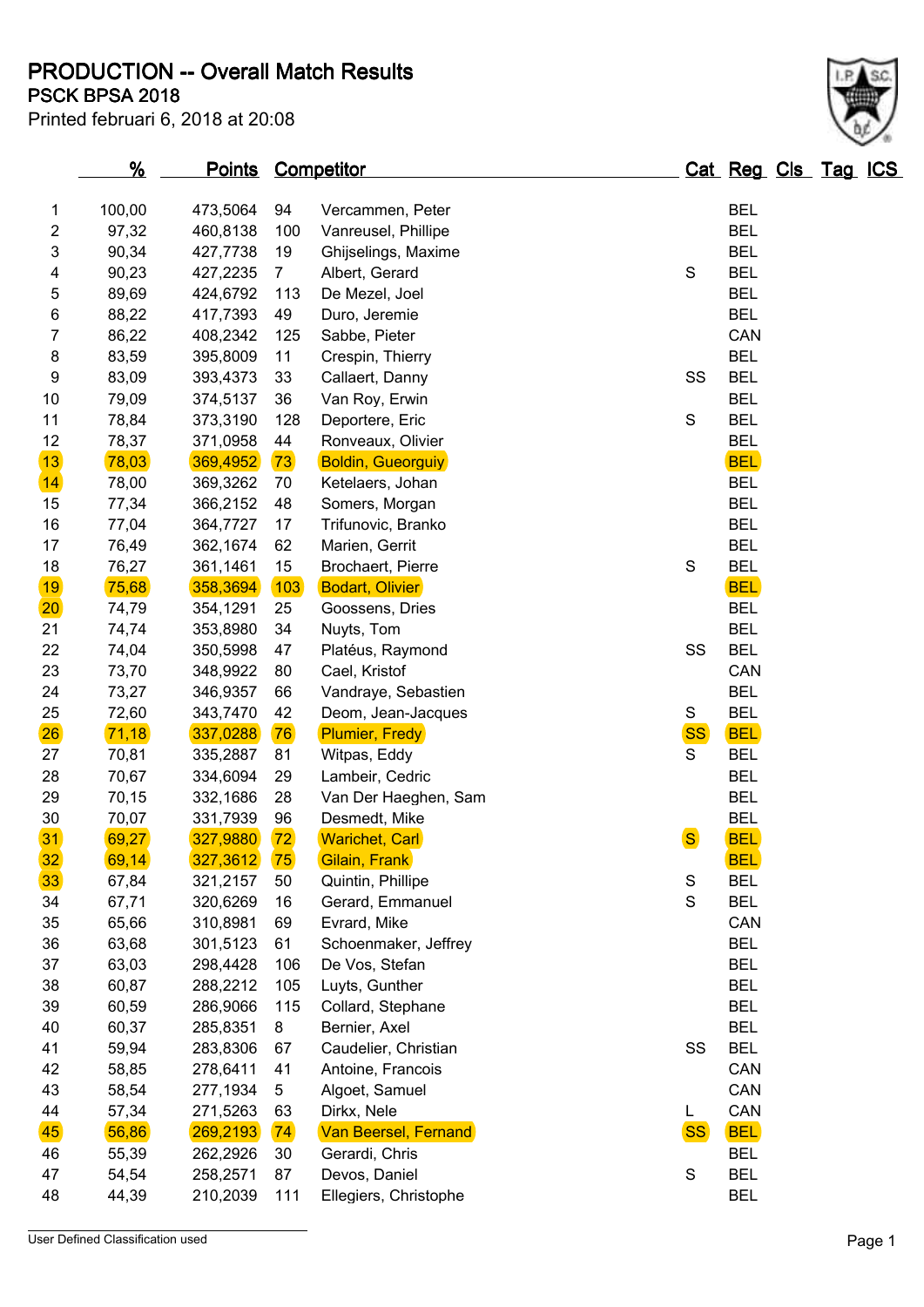Printed februari 6, 2018 at 20:08 **PSCK BPSA 2018 PRODUCTION -- Overall Match Results**

|    | %     | <b>Points Competitor</b> |     |                    | Cat Reg Cls Tag ICS |  |  |
|----|-------|--------------------------|-----|--------------------|---------------------|--|--|
| 49 | 44.08 | 208,7117 39              |     | Ponchaux, Charles  | BEL                 |  |  |
| 50 | 44.01 | 208.3670 117             |     | Corrin, Denis      | BEL                 |  |  |
| 51 | 33,47 | 158,4663                 | 118 | Pizziferri, Franck | BEL                 |  |  |

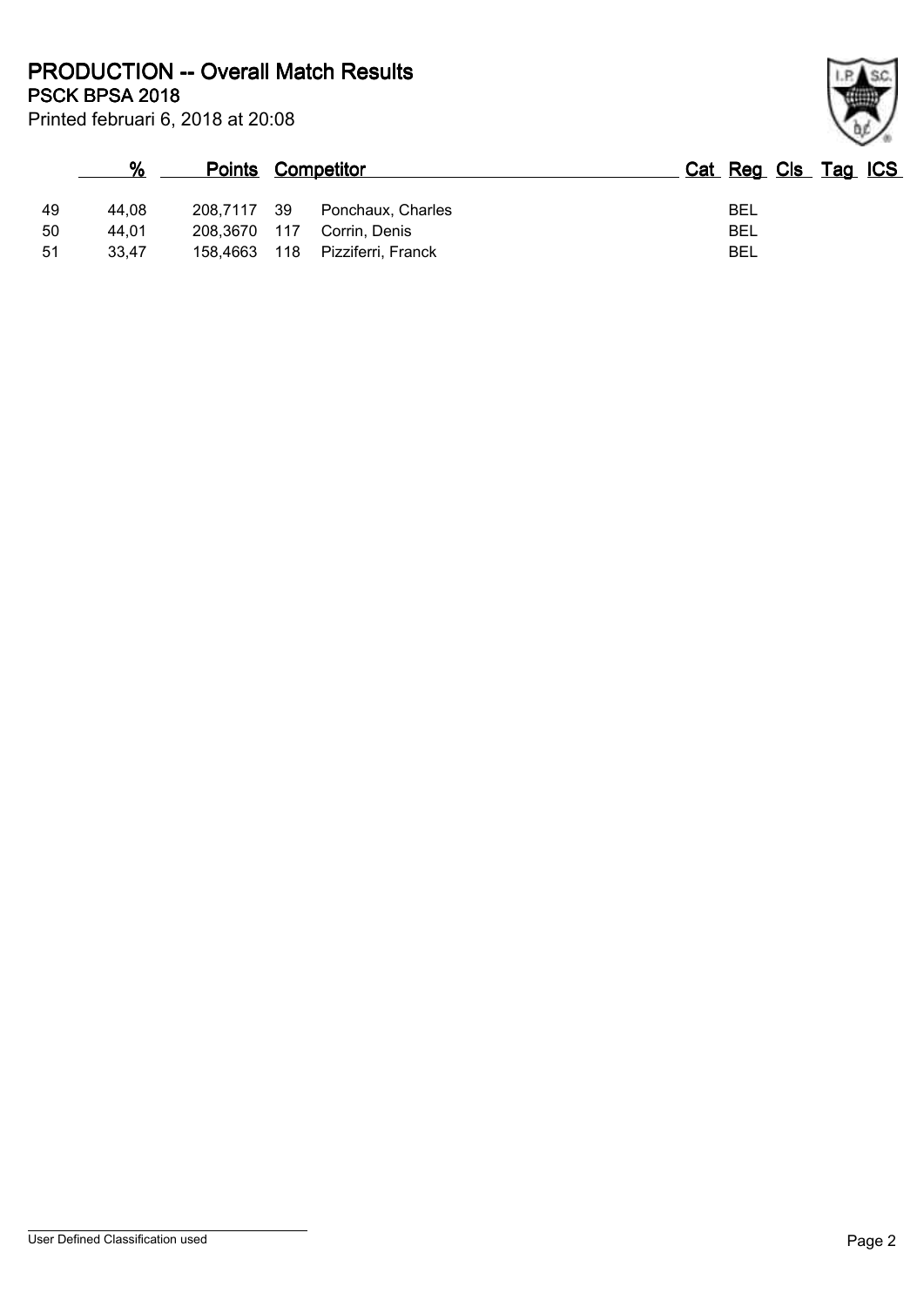**PSCK BPSA 2018 STANDARD -- Overall Match Results**

| Printed februari 6, 2018 at 20:08 |  |  |  |  |  |  |
|-----------------------------------|--|--|--|--|--|--|
|-----------------------------------|--|--|--|--|--|--|

|    | $\frac{9}{6}$ | <u>Points</u> |     | <b>Competitor</b>    |               | Cat Reg Cls Tag ICS |  |  |
|----|---------------|---------------|-----|----------------------|---------------|---------------------|--|--|
| 1  | 100,00        | 488,1934      | 90  | Saudemont, Tom       |               | <b>BEL</b>          |  |  |
| 2  | 92,53         | 451,7369      | 91  | Roosen, Alwin        |               | <b>BEL</b>          |  |  |
| 3  | 90,96         | 444,0378      | 4   | Margodt, Steve       |               | <b>BEL</b>          |  |  |
| 4  | 80,69         | 393,9134      | 79  | Defuster, Harold     |               | <b>BEL</b>          |  |  |
| 5  | 80,65         | 393,7510      | 51  | Leclercq, Fabien     |               | <b>BEL</b>          |  |  |
| 6  | 79,94         | 390,2699      | 112 | Kollmann, Pol        | S             | <b>BEL</b>          |  |  |
| 7  | 78,08         | 381,1775      | 26  | De Schepper, David   |               | <b>BEL</b>          |  |  |
| 8  | 76,94         | 375,6337      | 85  | Moortgat, Karel      | S             | <b>BEL</b>          |  |  |
| 9  | 74,98         | 366,0541      | 53  | Van Bergen, Philippe |               | CAN                 |  |  |
| 10 | 74,73         | 364,8479      | 20  | Van Damme, Franky    | ${\mathsf S}$ | <b>BEL</b>          |  |  |
| 11 | 73,39         | 358,2901      | 127 | Rouire, Johnny       |               | <b>BEL</b>          |  |  |
| 12 | 71,05         | 346,8700      | 124 | Mattelaere, Frederik |               | <b>BEL</b>          |  |  |
| 13 | 70,69         | 345,1070      | 23  | Bekaert, Lorenz      |               | <b>BEL</b>          |  |  |
| 14 | 69,50         | 339,2890      | 126 | Kerkenaere, Michiel  |               | <b>BEL</b>          |  |  |
| 15 | 69,20         | 337,8388      | 24  | Vanhaverbeke, Wouter |               | CAN                 |  |  |
| 16 | 68,09         | 332,4296      | 59  | Rudenko, Oleg        | S             | <b>BEL</b>          |  |  |
| 17 | 68,07         | 332,3145      | 9   | Cokaiko, Michel      |               | <b>BEL</b>          |  |  |
| 18 | 67,39         | 329,0135      | 108 | Buys, Gunther        |               | <b>BEL</b>          |  |  |
| 19 | 66,98         | 327,0099      | 77  | Descamps, Steven     |               | <b>BEL</b>          |  |  |
| 20 | 66,98         | 326,9906      | 6   | Holvoet, Stijn       |               | <b>BEL</b>          |  |  |
| 21 | 66,59         | 325,0781      | 107 | Van Der Eecken, Sam  |               | <b>BEL</b>          |  |  |
| 22 | 66,45         | 324,4070      | 27  | De Meersman, Eddy    |               | <b>BEL</b>          |  |  |
| 23 | 66,06         | 322,5237      | 32  | Bogaert, Patrick     |               | <b>BEL</b>          |  |  |
| 24 | 65,81         | 321,3011      | 82  | Sempels, Gijsbert    |               | <b>BEL</b>          |  |  |
| 25 | 64,60         | 315,3510      | 52  | Hendrickx, Marc      |               | <b>BEL</b>          |  |  |
| 26 | 64,40         | 314,4106      | 99  | Bachot, Patrick      | S             | <b>BEL</b>          |  |  |
| 27 | 63,70         | 310,9556      | 65  | Mailly, Roland       | SS            | <b>BEL</b>          |  |  |
| 28 | 62,83         | 306,7484      | 38  | Gorlias, Jeroen      |               | <b>BEL</b>          |  |  |
| 29 | 59,22         | 289,1296      | 114 | Beuselinck, Koen     |               | <b>BEL</b>          |  |  |
| 30 | 56,61         | 276,3747      | 1   | Ureel, Bart          |               | <b>BEL</b>          |  |  |
| 31 | 51,89         | 253,3319      | 54  | Romano, Orlans       |               | <b>BEL</b>          |  |  |
| 32 | 51,67         | 252,2672      | 18  | Smets, Pim           |               | CAN                 |  |  |
| 33 | 51,02         | 249,0720      | 56  | Van Driel, Peter     |               | <b>BEL</b>          |  |  |
| 34 | 50,22         | 245,1777      | 35  | Metior, Marc         | ${\mathsf S}$ | <b>BEL</b>          |  |  |
| 35 | 48,15         | 235,0508      | 84  | Goris, Walter        |               | <b>BEL</b>          |  |  |
| 36 | 46,75         | 228,2254      | 116 | Collin, Olivier      |               | <b>BEL</b>          |  |  |
| 37 | 45,74         | 223,2940      | 83  | Aelbrechts, Bjorn    |               | <b>BEL</b>          |  |  |
| 38 | 41,91         | 204,5899      | 10  | Cokaiko, Walter      | SS            | CAN                 |  |  |
| 39 | 40,44         | 197,4478      | 122 | Roccia, Paola        | L             | <b>BEL</b>          |  |  |
| 40 | 35,95         | 175,5077      | 109 | D'haeseleer, Mattis  |               | <b>BEL</b>          |  |  |
| 41 | 32,79         | 160,0777      | 78  | Porreye, Xavier      |               | <b>BEL</b>          |  |  |
|    |               |               |     |                      |               |                     |  |  |